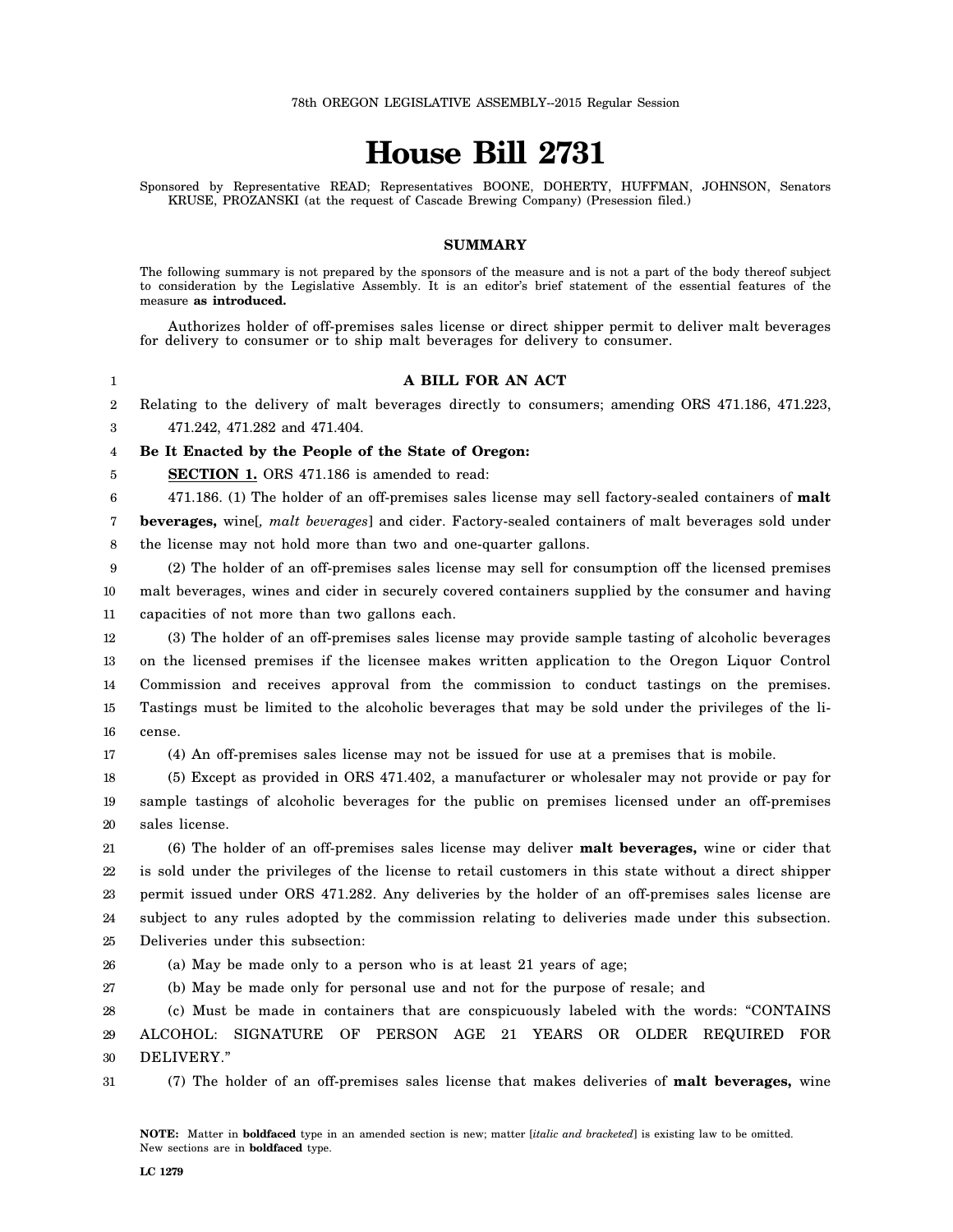1 2 3 4 5 6 7 8 9 10 11 12 13 14 15 16 17 18 19 20 21 22 23 24 25 26 27 28 29 30 31 32 33 34 35 36 37 38 39 40 41 42 43 44 45 or cider under subsection (6) of this section must take all actions necessary to ensure that a carrier used by the licensee does not deliver any **malt beverages,** wine or cider unless the carrier: (a) Obtains the signature of the recipient of the **malt beverages,** wine or cider upon delivery; (b) Verifies by inspecting government-issued photo identification that the recipient is at least 21 years of age; and (c) Determines that the recipient is not visibly intoxicated at the time of delivery. (8) Any person who knowingly or negligently delivers **malt beverages,** wine or cider under the provisions of this section to a person under 21 years of age, or who knowingly or negligently delivers **malt beverages,** wine or cider under the provisions of this section to a visibly intoxicated person, violates ORS 471.410. (9) If a court determines that deliveries of **malt beverages,** wine or cider under subsection (6) of this section cannot be restricted to holders of off-premises sales licenses, and the decision is a final judgment that is no longer subject to appeal, the holder of an off-premises sales license may not make deliveries of **malt beverages,** wine or cider under the provisions of subsection (6) of this section after entry of the final judgment. **SECTION 2.** ORS 471.223 is amended to read: 471.223. (1) As used in this section, "control" means that the licensee: (a) Owns the brand under which the wine or cider is labeled; or (b) Performs or has the legal right to perform all of the acts common to a brand owner under the terms of a trademark license or similar agreement that for the brand under which the wine or cider is labeled has a term of at least three years. (2) A winery license shall allow the licensee: (a) To import wine or cider in containers that have a capacity of more than four liters. (b) To import wine or cider in containers that have a capacity of four liters or less if the brand of wine or cider is under the control of the licensee. (c) To bottle, produce, blend, store, transport or export wines or cider. (d) To sell wines or cider at wholesale to the Oregon Liquor Control Commission or to licensees of the commission. (e) To sell wines or cider at retail directly to the consumer for consumption on or off the licensed premises. (f) To sell malt beverages at retail for consumption on or off the licensed premises. (g) To sell for consumption off the premises malt beverages, wines and cider in securely covered containers supplied by the consumer and having capacities of not more than two gallons each. (h) To conduct any activities described in paragraphs (a) to (g) of this subsection at a second or third premises as may be designated by the commission. (i) To purchase from or through the commission brandy or other distilled liquors for fortifying wines. (j) To obtain a special events winery license that shall entitle the holder to conduct the activities allowed under paragraphs (e) to (g) of this subsection at a designated location other than the one set forth in the winery license for a period not to exceed five days. (3) A winery licensee shall allow a patron to remove a partially consumed bottle of wine from the licensed premises if the patron is not a minor and the patron is not visibly intoxicated. (4) In order to hold a winery license the licensee shall: (a) Possess at a bonded premises within Oregon a valid producer and blender basic permit issued by the federal Alcohol and Tobacco Tax and Trade Bureau; or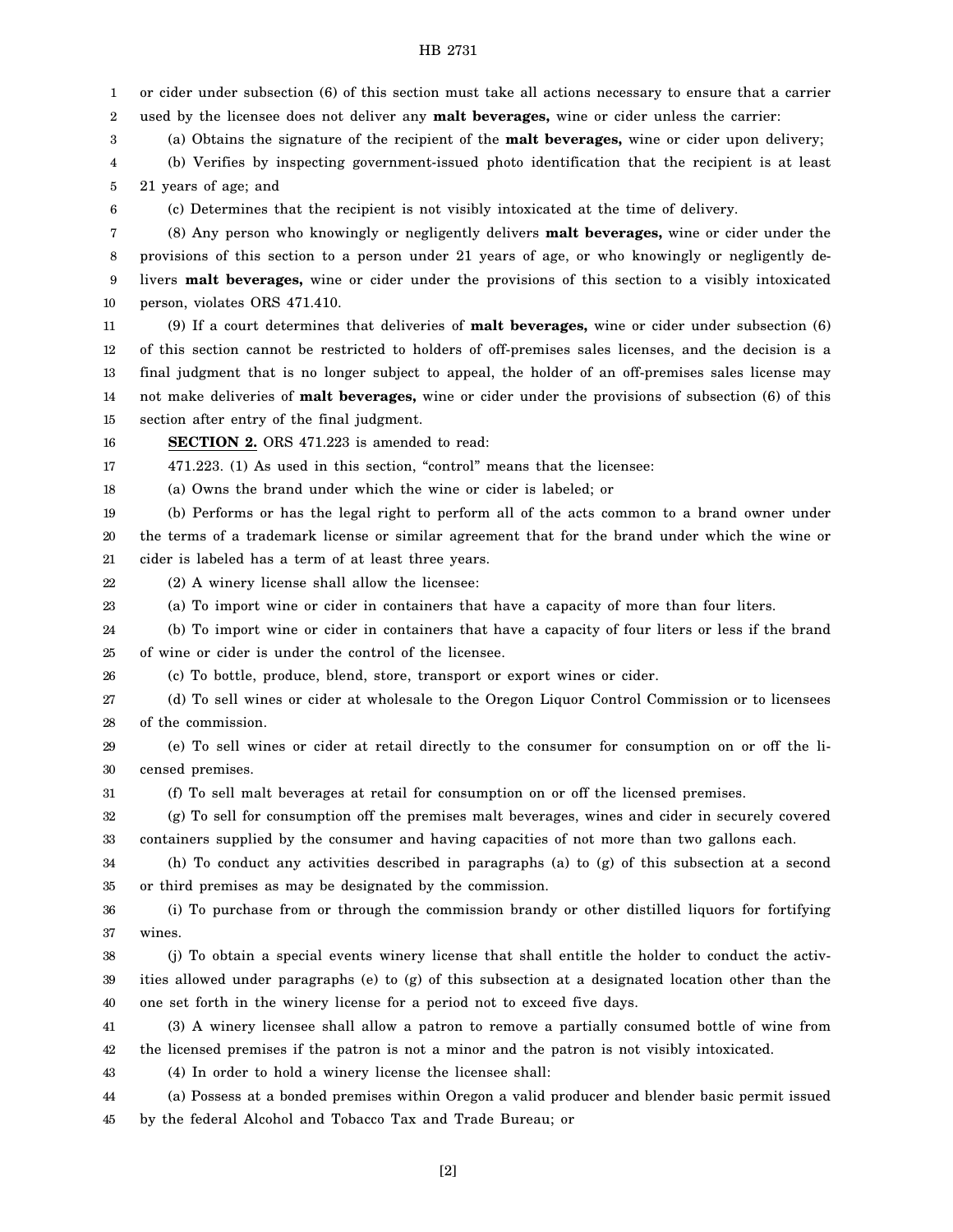1 2 3 4 (b) Possess a valid wine blender or valid wholesaler basic permit issued by the federal Alcohol and Tobacco Tax and Trade Bureau and have a written contract with a winery licensed under paragraph (a) of this subsection that authorizes the winery to produce for the licensee a brand of wine or cider that is under the control of the licensee.

5 6 (5) A winery licensee may sell and ship **malt beverages,** wine or cider directly to a resident of this state only if the licensee has a direct shipper permit issued under ORS 471.282.

7 8 9 10 11 (6)(a) Except as provided in paragraph (b) of this subsection, a winery licensee, or any person having an interest in the licensee, may also hold a full on-premises sales license. If a person holds both a winery license and a full on-premises sales license, nothing in this chapter shall prevent the sale by the licensee of both distilled liquor and wine or cider bottled and produced under the winery license.

12 13 14 15 (b) The commission may not issue a full on-premises sales license to a winery licensee under the provisions of this subsection if the winery licensee, or any person having an interest in the licensee or exercising control over the licensee, is a brewery that brews more than 200,000 barrels of malt beverages annually or a winery that produces more than 200,000 gallons of wine or cider annually.

16 17 18 19 (7) More than one winery licensee may exercise the privileges of a winery license at a single location. The commission may not refuse to issue a winery license to a person for the production of wine or cider on specified premises based on the fact that other winery licensees also produce wine or cider on those premises.

20 21 22 23 (8) If a winery licensee does not possess at a bonded premises within Oregon a valid producer and blender basic permit issued by the federal Alcohol and Tobacco Tax and Trade Bureau, the licensee may exercise the privileges described in this section only for wine and cider brands that are under the control of the licensee.

24 **SECTION 3.** ORS 471.242 is amended to read:

25 26 27 28 471.242. (1) A warehouse license shall allow the licensee to store, import, bottle, produce, blend, transport and export nontax paid, bonded wine or wine on which the tax is paid and to store, import and export nontax paid malt beverages and cider, or malt beverages and cider on which the tax is paid. Wine, cider and malt beverages may be removed from the licensed premises only for:

29 (a) Sale for export;

30 (b) Sale or shipment to a wholesale malt beverage and wine licensee;

31 (c) Sale or shipment to another warehouse licensee;

32 (d) Sale or shipment to a winery licensee;

33 34 35 36 37 (e) Shipment of wine or cider produced by a winery licensee to a licensee of the Oregon Liquor Control Commission authorized to sell wine or cider at retail if the shipment is made pursuant to a sale to the retail licensee by the holder of a winery license issued under ORS 471.223, a grower sales privilege license issued under ORS 471.227 or a wholesale malt beverage and wine license issued under ORS 471.235; or

38 39 (f) Shipment of **malt beverages,** wine or cider to a person for personal use, as described in subsection (7) of this section.

40 41 (2) A license applicant must hold an approved registration for a bonded wine cellar or winery under federal law.

42 43 (3) For the purposes of tax reporting, payment and record keeping, the provisions that shall apply to a manufacturer under ORS chapter 473 shall apply to a warehouse licensee.

44 45 (4) A warehouse must be physically secure in an area zoned for the intended use and be physically separated from any other use.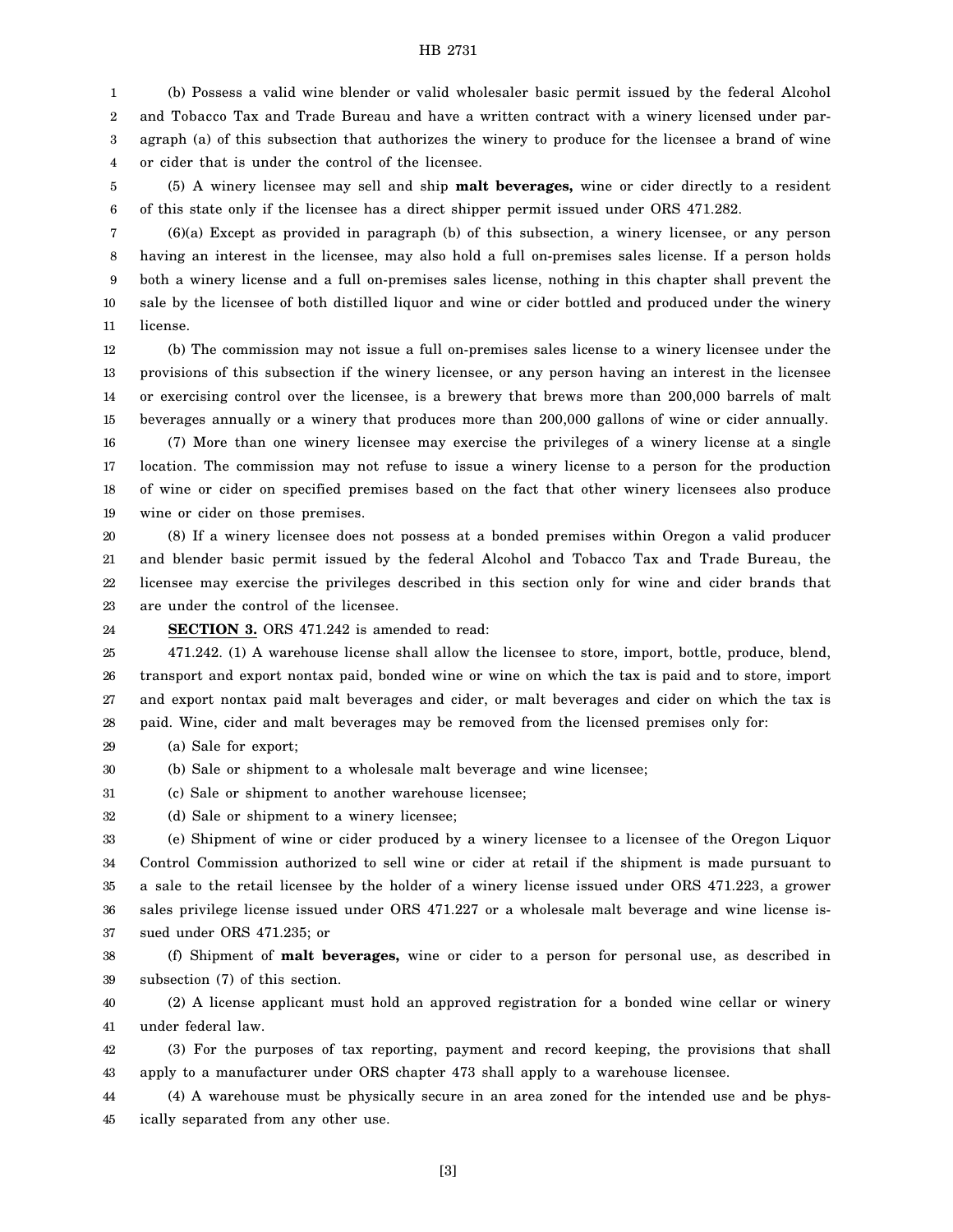1 2 3 4 5 6 7 8 9 10 11 12 13 14 15 16 17 18 19 20 21 22 23 24 25 26 27 28 29 30 31 32 33 34 35 36 37 38 39 40 41 42 43 44 45 (5) For purposes of ORS 471.392 to 471.400, a warehouse licensee shall be considered a manufacturer. (6) For purposes of ORS 473.045, a warehouse licensee shall be considered a winery licensee. (7) **Malt beverages,** wine or cider may be removed from the premises licensed under this section for shipment pursuant to a sale under ORS 471.282. The warehouse licensee shall take reasonable steps to ensure that shipments are made in containers that are conspicuously labeled with the words: "CONTAINS ALCOHOL: SIGNATURE OF PERSON AGE 21 YEARS OR OLDER RE-QUIRED FOR DELIVERY." In addition, the warehouse licensee shall take reasonable steps to ensure that any carrier used by the licensee does not deliver any **malt beverages,** wine or cider unless the carrier: (a) Obtains the signature of the recipient of the **malt beverages,** wine or cider upon delivery; (b) Verifies by inspecting government-issued photo identification that the recipient is at least 21 years of age; and (c) Determines that the recipient is not visibly intoxicated at the time of delivery. **SECTION 4.** ORS 471.282 is amended to read: 471.282. (1) Notwithstanding any other provision of this chapter and except as provided by ORS 471.186 (6), a person may sell and ship **malt beverages,** wine or cider directly to a resident of Oregon only if the person holds a direct shipper permit. The Oregon Liquor Control Commission shall issue a direct shipper permit only to: (a) A person that holds a license issued by this state or another state that authorizes the manufacture of **malt beverages,** wine or cider; (b) A person that holds a license issued by this state or another state that authorizes the sale of wine or cider produced only from grapes or other fruit grown under the control of the person; (c) A person that holds a license authorizing the sale of **malt beverages,** wine or cider at retail; or (d) A nonprofit trade association that holds a temporary sales license under ORS 471.190 and that has a membership primarily composed of persons holding winery licenses issued under ORS 471.223 or grower sales privilege licenses issued under ORS 471.227.  $(2)(a)$  A person may apply for a direct shipper permit by filing an application with the commission. The application must be made in such form as may be prescribed by the commission. (b) If the application is based on a license issued by this state, the person must include in the application the number of the license issued to the person. (c) If the application is based on a license issued by another state, the person must include in the application a true copy of the license issued to the person by the other state or include sufficient information to allow verification of the license by electronic means or other means acceptable to the commission. (d) If the application is based on a license issued by another state, or the application is by a nonprofit trade association described in subsection (1)(d) of this section, the person or association must pay a \$50 registration fee and maintain a bond or other security described in ORS 471.155 in the minimum amount of \$1,000. (3) Sales and shipments under a direct shipper permit: (a) May be made only to a person who is at least 21 years of age; (b) May be made only for personal use and not for the purpose of resale; and (c) May not exceed two cases, containing not more than nine liters per case, to any resident per month.

[4]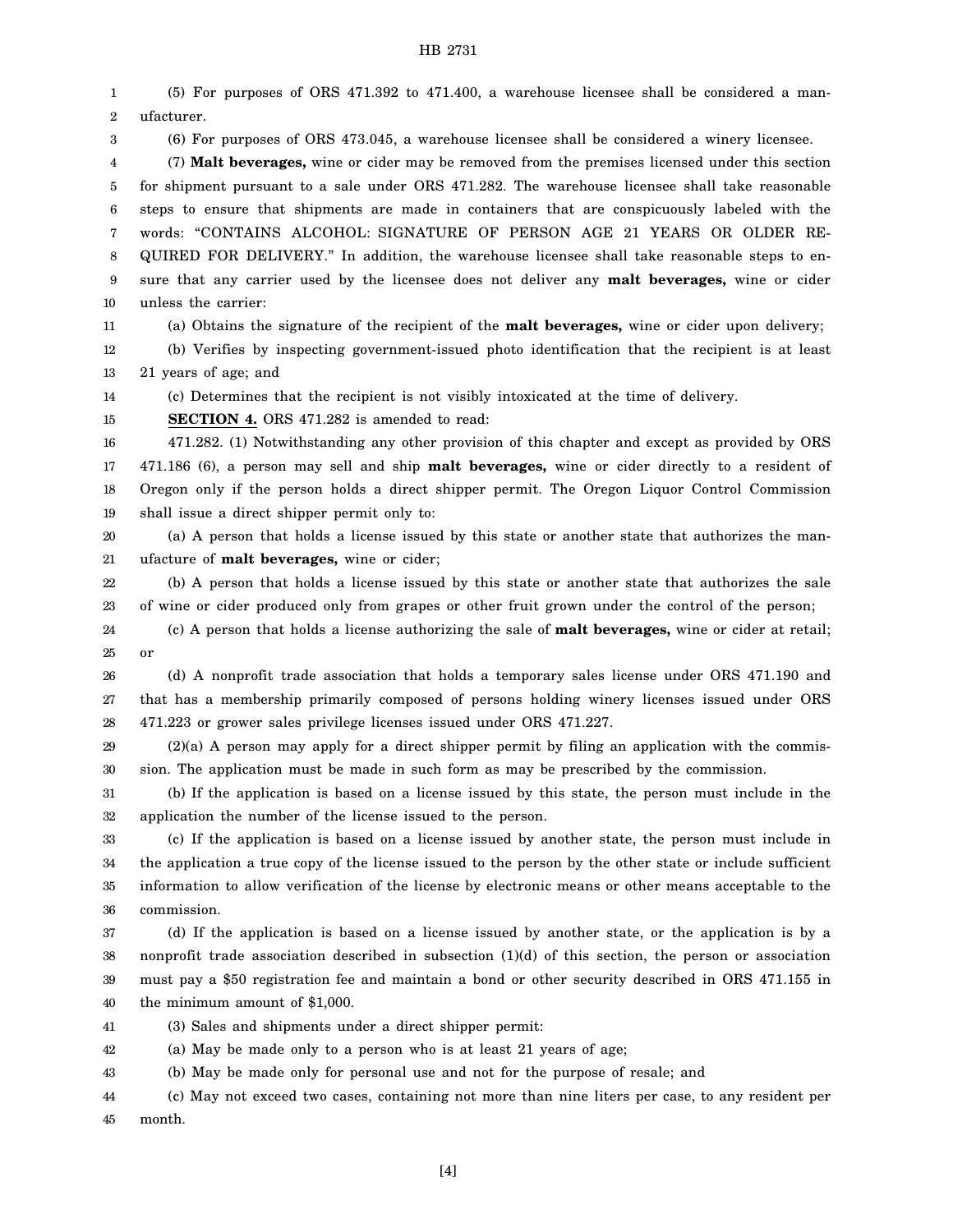1 2 3 (4) Sales and shipments under a direct shipper permit must be made directly to a resident of this state in containers that are conspicuously labeled with the words: "CONTAINS ALCOHOL: SIG-NATURE OF PERSON AGE 21 YEARS OR OLDER REQUIRED FOR DELIVERY."

4 5 6 (5) A person holding a direct shipper permit must take all actions necessary to ensure that a carrier used by the permit holder does not deliver any **malt beverages,** wine or cider unless the carrier:

(a) Obtains the signature of the recipient of the **malt beverages,** wine or cider upon delivery;

8 9 (b) Verifies by inspecting government-issued photo identification that the recipient is at least 21 years of age; and

10

7

(c) Determines that the recipient is not visibly intoxicated at the time of delivery.

11 12 13 (6)(a) A person holding a direct shipper permit must report to the commission all shipments of **malt beverages,** wine or cider made to Oregon residents under the permit as required by ORS chapter 473. The report must be made in a form prescribed by the commission.

14 15 16 (b) A person holding a direct shipper permit must allow the commission to audit the permit holder's records upon request and shall make those records available to the commission in this state. (c) A person holding a direct shipper permit consents to the jurisdiction of the commission and

17 18 the courts of this state for the purpose of enforcing the provisions of this section and any related laws or rules.

19 20 21 22 (7)(a) A person holding a direct shipper permit must timely pay to the commission all taxes imposed under ORS chapter 473 on **malt beverages,** wine and cider sold and shipped under the permit. For the purpose of the privilege tax imposed under ORS chapter 473, all **malt beverages,** wine or cider sold and shipped pursuant to a direct shipper permit is sold in this state.

23 24 25 26 (b) A person holding a direct shipper permit based on a license issued by another state must timely pay to the commission all taxes imposed under ORS chapter 473 on all **malt beverages,** wine or cider sold and shipped directly to Oregon residents under the permit. The permit holder, not the purchaser, is responsible for the tax.

27 28 29 30 31 32 33 (8) A direct shipper permit must be renewed annually. If the person holds the permit based on an annual license issued by another state, the person may renew the permit by paying a \$50 renewal fee and providing the commission with a true copy of a current license issued to the person by the other state or with sufficient information to allow verification of the license by electronic means or other means acceptable to the commission. If the person holds the permit based on an annual license issued by this state, the person may renew the permit at the same time that the person renews the license.

34 35 36 37 38 39 (9) The commission may refuse to issue or may suspend or revoke a direct shipper permit if the permit holder fails to comply with the provisions of this section. A person may sell and ship **malt beverages,** wine or cider under a direct shipper permit only for as long as the person has the license issued by this state or another state that authorizes the person to hold a direct shipper permit. **A direct shipper permit does not authorize the shipment of malt beverages by a permit holder described in subsection (1)(b) of this section.**

40 41 42 43 (10) Any person who knowingly or negligently delivers **malt beverages,** wine or cider under the provisions of this section to a person under 21 years of age, or who knowingly or negligently delivers **malt beverages,** wine or cider under the provisions of this section to a visibly intoxicated person, violates ORS 471.410.

44 45 (11) A person may not make sales and shipments of **malt beverages,** wine or cider directly to Oregon residents unless the person holds a direct shipper permit issued under this section. Any